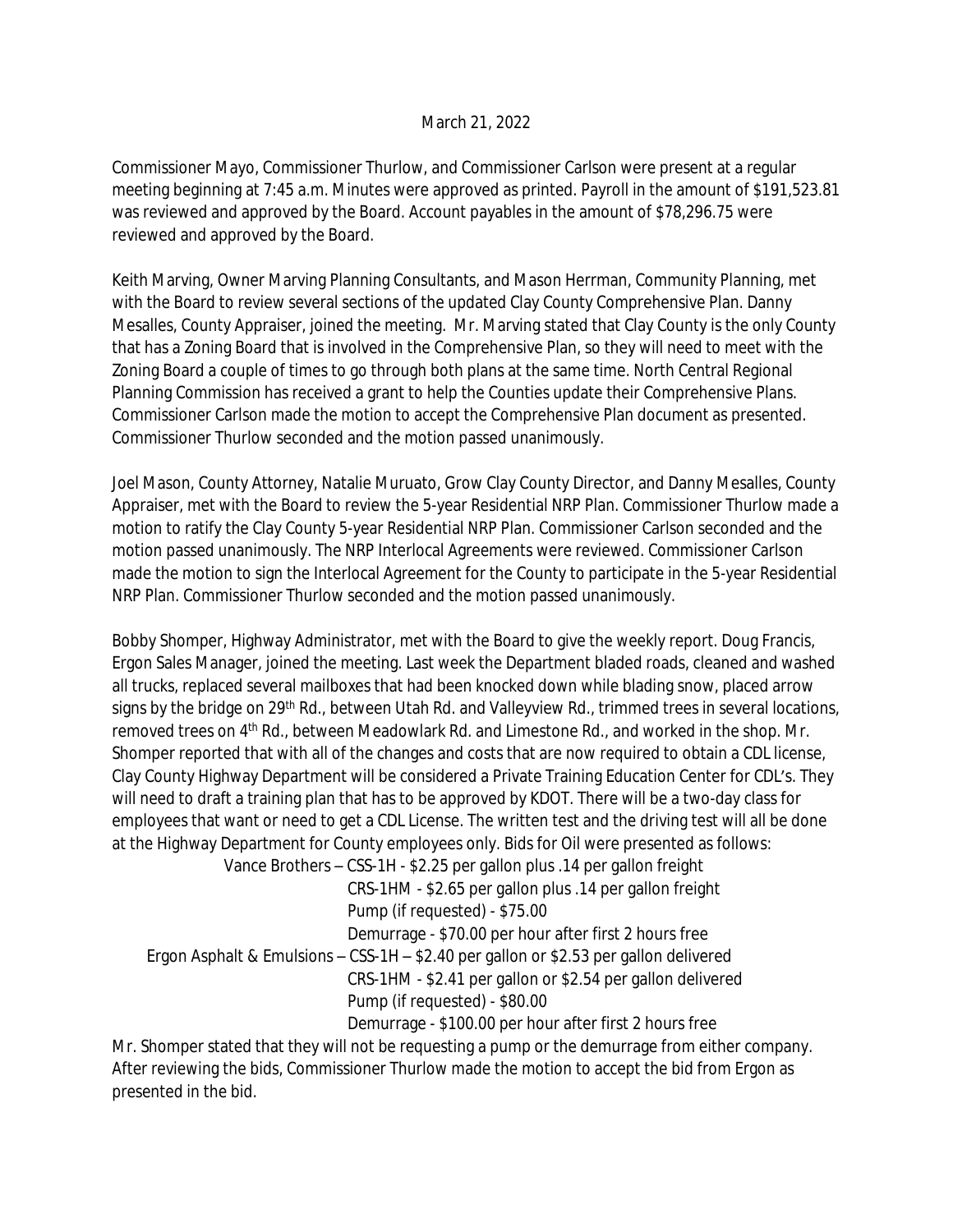Commissioner Carlson seconded and the motion passed unanimously. Mr. Shomper reported that Pam Kemp, Emergency Manager, had visited with him about the Highly Pathogenic Avian Influenza that continues to spread in Kansas. There have been cases confirmed in Dickinson County. Mr. Shomper explained that his department would be involved if there were to be cases confirmed in Clay County. They are required to go onsite to bury the sick birds. KDHE will tell them where and how but they will have to be the ones to dig the holes. Mr. Shomper has put together a team of employees that will be deployed if a case is confirmed in Clay County. The Board granted permission to purchase rubber boots and rubber gloves to use as protection equipment for the employees on the team at an estimated cost of \$350.

Rocky Cramer, EMS Director, met with the Board to give the weekly report. Mr. Cramer reported that the EMS Department continues to be busy with emergency runs and out of town transfers. Currently they are at 289 runs so far this year and at the same time in 2021 they were at 206 runs. As of now they are planning to start the AEMT class that will run from May 2<sup>nd</sup> to October 15<sup>th</sup>. So far, they have 7 individuals signed up to take the class. The Board granted permission for three EMS employees to attend a KEMSA Educator Workshop in Hutchinson, Kansas on April 23rd, 2022.

Pam Kemp, Emergency Manager, and Dana Rickley, County Health Director, met with the Board to give an update on the COVID pandemic. Ms. Kemp reported that she had attended a webinar on the Lower Republican Custom Watershed. There are going to be a few changes in the flood maps that will involve Wakefield City and Morganville City. Ms. Kemp informed the Board that she had hosted area Emergency Managers here to train on the Everbridge Emergency Notice System. Clay County currently uses this system and it will soon be provided to other Counties to use. Ms. Kemp received a notice that the Highly Pathogenic Avian Influenza has confirmed cases in Dickinson County. There are 3 or 4 Counties that are now affected by this disease. This Avian Influenza is a highly contagious viral disease that can infect chickens, turkeys, and other birds and can cause severe illness and/or sudden death in infected birds. According to the U.S. Centers for Disease Control and Prevention, the recent HPAI detections do not present an immediate public health concern. No human cases of these avian influenza viruses have been detected in the United States. The Board signed an Event Approval for an employee to attend training in Junction City, Kansas. Ms. Kemp presented bids on a roll and lock cover for the bed and floormats for the new Emergency Managers pickup. The bids were reviewed as follows:

Perfection Auto Body – Retrax Bed Cover - \$1,329.00 Weather Tec Floormats - \$287.38 Total - \$1,616.38 Wilder Auto Body – Hard Power Retractable Tonneau Cover – \$2,800 Weather Tech Floormats - \$195.00 Total - \$2,995.00

Commissioner Thurlow made the motion to accept the bid from Perfection Auto Body in the amount of \$1,616.38 for a bed cover and floormats. Commissioner Mayo seconded and the motion passed unanimously. Ms. Kemp reported that she has taken the new pickup back to Glavan Ford because of a noise and an issue in the rear end. They have given her a loaner vehicle and the repairs will be covered under warranty. Ms. Rickley reported that there are currently zero positive cases of COVID in Clay County and they will not be providing anymore COVID-19 updates at this point. Ms. Rickley stated that things are getting back to normal at the County Health Department. Since March 1<sup>st</sup> thru March 21<sup>st</sup>,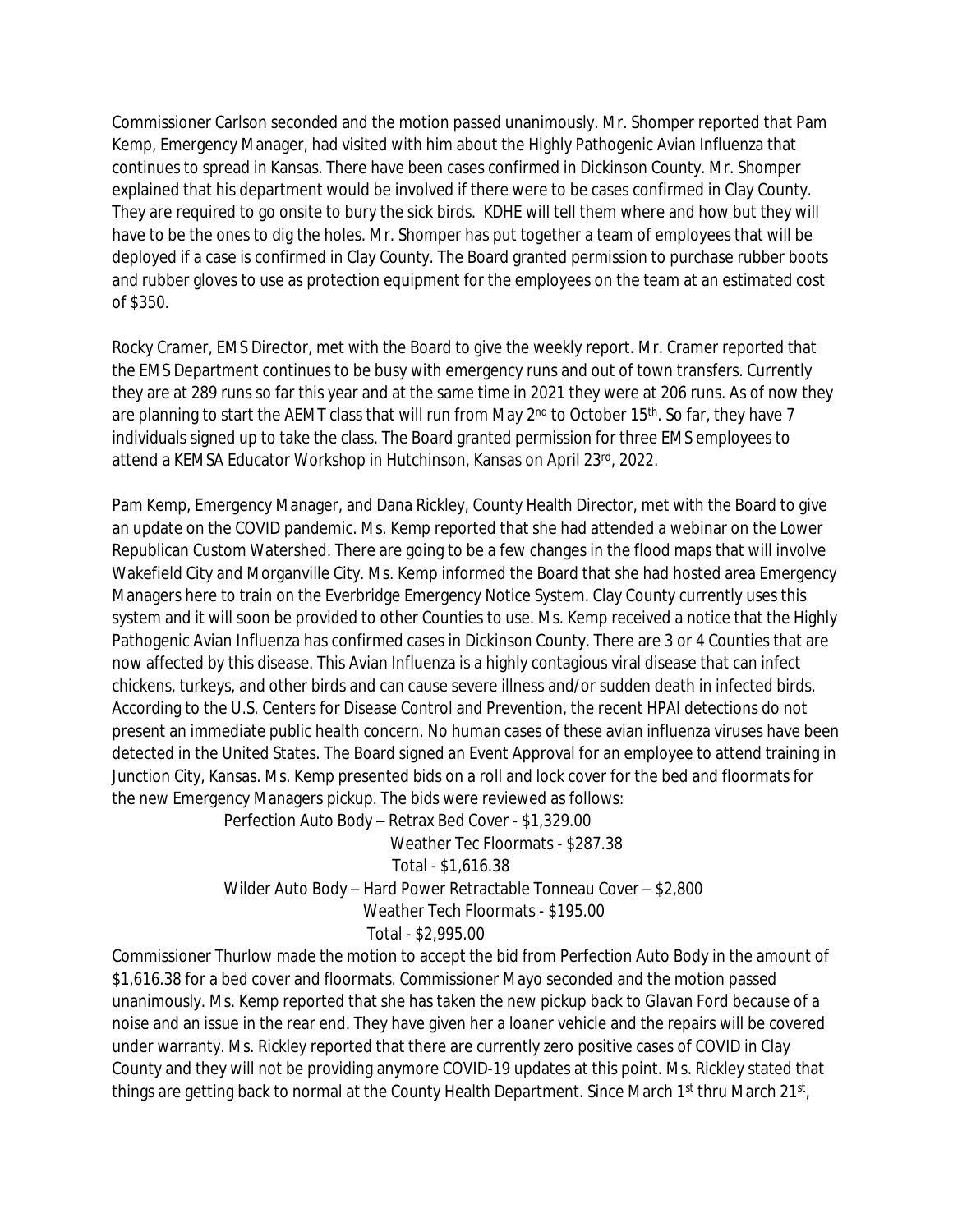they have administered 50 COVID vaccines and 25 COVID tests. They also had 82 individuals participate in the Health Fair that was held last week. Ms. Rickley and Ms. Kemp met with Chris Scott, CEO of Wakefield Rehabilitation Center last week to go over several emergency plans. Ms. Kemp stated that Mr. Scott has done a great job with putting the plans into place for all 42 residents of the Rehab Center. Commissioner Mayo reviewed the quote from Advanced Electric that was opened last week. This generator will run the entire building if needed. Commissioner Thurlow made the motion to allow up to \$42,000 out of the COVID Grant funds for the generator, monitoring system, concrete pad, and plumbing. Commissioner Carlson seconded and the motion passed unanimously.

Richard Avery and Haley Avery met with the Board to request a donation for the Wakefield High School Trap Shoot. Mr. Avery reported that he has triple the number of students participating in trap shooting this year and along with this comes extra expense. They currently have 14 students that are out for the sport and will be able to go to competition this year. Commissioner Carlson made the motion to donate \$750 out of the Alcohol Fund to the Wakefield High School Trap Shoot. Commissioner Thurlow seconded and the motion passed unanimously.

Alan Benninga, Sheriff, met with the Board to give the weekly report. A quote from Kansasland for 4 Eagle Enforcer tires in the amount of \$730.20 was reviewed. Commissioner Carlson made the motion to purchase the 4 replacement tires from Kansasland in the amount of \$730.20. Commissioner Thurlow seconded and the motion passed unanimously. The Board granted permission for Sheriff Benninga to sign the contract between Combined Public Communications, LLC and the Clay County Sheriff's Office to provide the service so that the prisoners are able to text for a cost that is charged to the prisoner.

Mike Argo, Clay County Fair Board President, and Brian Girrens, Member, met with the Board to discuss the Rodeo Arena. Janet Schnell, KCLY News Department, joined the meeting. Mr. Argo stated that the Cowboy's for Christ had met with them at the Fair Board meeting last week and they had a good discussion on the issues and what needs to be fixed. Mr. Argo asked the group to make a list of items that need repaired and to prioritize them in order of what needs to be fixed first. After really looking at the arena there are several items that do need attention and it may take more than one year to make all of the repairs because of the expense, but they will get started on it. Mr. Girrens handed out the 2021 Fair Association Annual Report to the Board and reviewed the income and expenses of the Association. They will hold the rodeo the week before the Fair again in 2022. Last year they had a better turnout at the rodeo with having it the week before. This way the 4-H members can attend the rodeo and not be caring for their animals at the Fair. The Board thanked Mr. Argo and Mr. Girrens for all of the hours and the volunteering that they donate.

Dawn Nolin, Senior Center Director/Friendship Meals Manager, LaVonne Hartner and Mearl Cook, Site Council Members, met with the Board to present a Proclamation for March as the Month of Meals. Ms. Nolin read the proclamation to the Board and stated that they have went from serving 65 meals a day to currently serving 100 meals a day. Commissioner Thurlow made the motion to proclaim the month of March as the Month of Meals. We urge every citizen to take time this month to honor our Senior Nutrition Programs. The seniors they serve and the volunteers who care for them. Our recognition and involvement of the national 2022 March for Meal's campaign can enrich our entire community and help